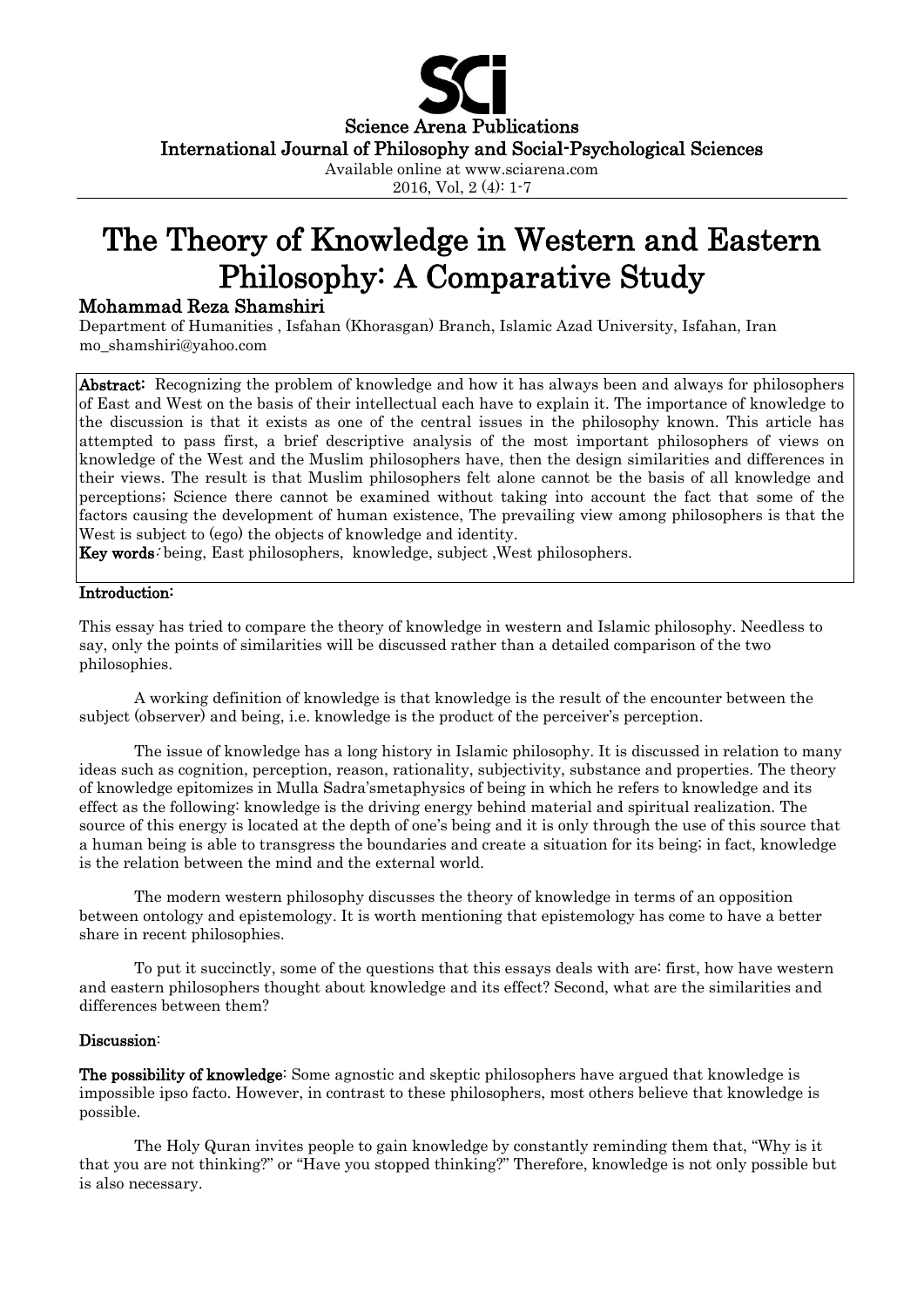Tools of knowledge: the five senses, the faculty of mind, the faculty of intuition (self-purgation)

Degrees of knowledge: superficial and in-depth. The latter is itself divided into superficial (simple), scientific and philosophical.

Sources of knowledge: nature, reason, intuition and history

Stages of knowledge: for the mystics, knowledge has a special stage, that is, a mystic journey (intuition). However, for the philosophers, knowledge has three stages, i.e. impression, imagination and reason. It is worth mentioning that Mulla Sadra considers speculation as a stage of knowledge too.

According to Hegel and Kant, knowledge has two stages: scientific and philosophical. For Herbert Spencer, knowledge has three stages, namely, impression, science and philosophy. The proponents of dialectical materialism note that knowledge has three stages, namely, impression, reason and action. The theory of one-stage of knowledge, that is, either reason or impression as the only stage, does not have many supporters in philosophical circles (Motahari, 2014).

The theory of knowledge in Islam can be traced back to the first century (A.D) when it was discussed in the form of questions and debates among the Shiite Imams especially Imam Sadeq (PBUH). From the perspective of Islam, there are two types of knowledge:

- 1. Essential
- 2. Inessential (or acquired)

Essential knowledge includes intuition, reason and impression. Intuition itself has three kinds:

- a) Temptation which is done by the devil.
- b) Inspiration, from the God to the non-prophets.
- c) Revelation, from the God to the prophets.

Knowledge based on reason is something axiomatic. It includes such processes as analysis, induction, deduction, abstraction and generalization.

Knowledge based on impression is limited to the instinct and the five senses.

Inessential or acquired knowledge has two characteristics: first, it acquires certain tools; second, this type of knowledge is not universal (Motahari, 1990).

#### A brief survey of theory of knowledge in the west:

The ancient Greece: Parmenides said that being is nothing but thinking and knowledge, i.e. unity in presential or immediate knowledge, between the knower and the known (Foruqi, 1988). There seems to be some similarities between this idea and those of Suhrawardi and Mulla Sadra.

Aristotle separated knowledge from the external world, that is, according to him, being is the accidental property of knowledge/thought (Will Durant, 1978). Nevertheless, for the ancient Greeks, truth was the revelation and discovery of existence/being. Plotinus believed in three hypostases: The One, truth about which we have no knowledge; Nous or reason which was being

for Plotinus – for Plato, ideas are emanations of Nous, i.e. the unity between reason the rational; The Soul (or the Whole). They believed in the unity of the reason and the rational and had certain spiritualist, divine and introspective tendencies (Soleymani, 2010).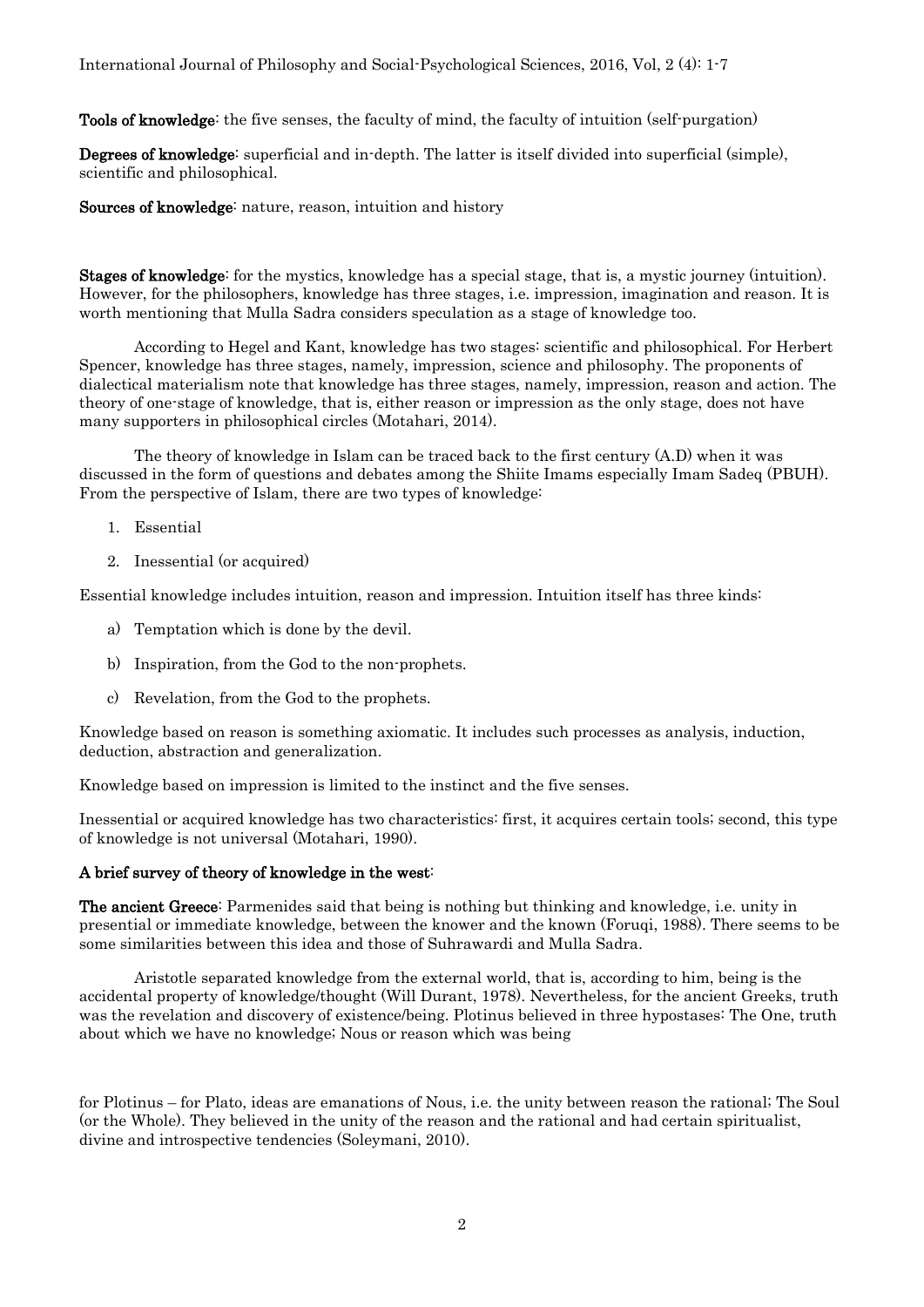The mediaeval period: in this period, the philosophers considered unity as being special to God about which human knowledge is not complete. This was summed up in the famous maxim: "Credo utintelligam" meaning "I believe so that I may understand". Faith is a consolation for the reason, not a basis for philosophical knowledge. It can only guide reason and warn about the errors. Reason is inferior to faith; it is only a tool (Copleston, 2011).

St. Thomas Aquinas (who along with Augustine of Hippo had a great influence on later thinkers) considered the rational justification for faith as part of faith. This has made him to be considered a dogmatic philosopher in many people's view. In Aquinas's philosophy, knowledge should come after selfknowledge because it is through the latter that the former is possible; they are closely interconnected.

In Aquinas's view, truth manifests itself only in reason. This means that knowledge is always directed toward the subject of knowledge and is modified by it. The object of knowledge (the external objects) is not fully perceived in relation to understanding and divine knowledge, i.e. the truth of the object is distinct from the truth of it as in the subject's knowledge of the object (this is clearly an Aristotelian touch) (Copleston, 2011).

Aquinas and the scholastics believed that the relation between the perceiver and the perceived is an active one. In other words, both the perceiver and the perceived are active. For Aquinas, knowledge is essentially partial and possible through impressions which turn into partial images in the mind. Then, the active mind abstracts the general from the singular/partial elements so that the "correspondence cause" becomes passive. The human mind does not possess essential forms but has the faculty for perceiving things. This faculty is activated by the non-passive mind, producing a "mental word". Therefore, abstract conceptualization is the intermediary of knowledge through which the mind perceives the external objects. To evade idealism and Plato's theory of ideals, Aquinas postulates a second stage for knowledge. For Aquinas, the mind has only a mediated knowledge of the parts, not the whole; the whole does not require an intermediary. Accordingly, the human mind possesses a faculty of knowledge and is not able to understand anything without those mental images.

Certain criticisms have been leveled against Aquinas with regard to knowing God, including the assertion that knowledge based on impression cannot know something infinite and divine. Aquinas notes that, it is possible to know God as the transcendental cause through the material objects (a positivist approach based on negation). Aquinas was not a rationalist. However, he believed that although our knowledge of the infinite is in fact finite at any rate it is a form of knowledge.

It is obvious that Aquinas considers impression as the basis for any form of knowledge, including knowledge of God. Bracketing a few minor differences such as the intermediaries, Aquinas's views are quite similar to those of Avicenna.

Modern philosophy: Descartes (born: 1596) can be considered one of the most influential figures in modern philosophy. Descartes's philosophy is the continuation of Aristotelian tradition. His philosophy drew attention to the Stoics, especially to Plato. However, in contrast to Plato, Descartes does not assign a position to truth other than mind, that is, truth is subjective. His famous, "Cogito, ergo sum" implies that one's existence is prior to the existence of external objects (Copleston, 2008). For Descartes, thinking was the origin of knowledge. Similarly, God's thinking was the origin of existence. One's thinking does not create the external world but is able to know the things in themselves whenever the mind is thinking clearly and making transparent distinctions. For Descartes, only distinctions and categories exist. Accordingly, the Platonic unity between subject and object does not hold in Descartes' philosophy. Rather, knowledge is acquired, and there is a very weak notion of the unity between the knower and the known in the principle of "cogito". Descartes' philosophy epitomizes the distance between the subject and object of knowledge in the western tradition of philosophy. In such a view, the relation of the subject and the object is disrupted. The external world does not exist prior to the existence of the thinking "I".

Spinoza (1632) is another influential figure. He believed that the perceiving faculty should be modified in order to be able to think about eternal salvation not material and mundane things like fame which breeds pain and sorrow. For him, the true food for thought is nothing but love of truth. This is in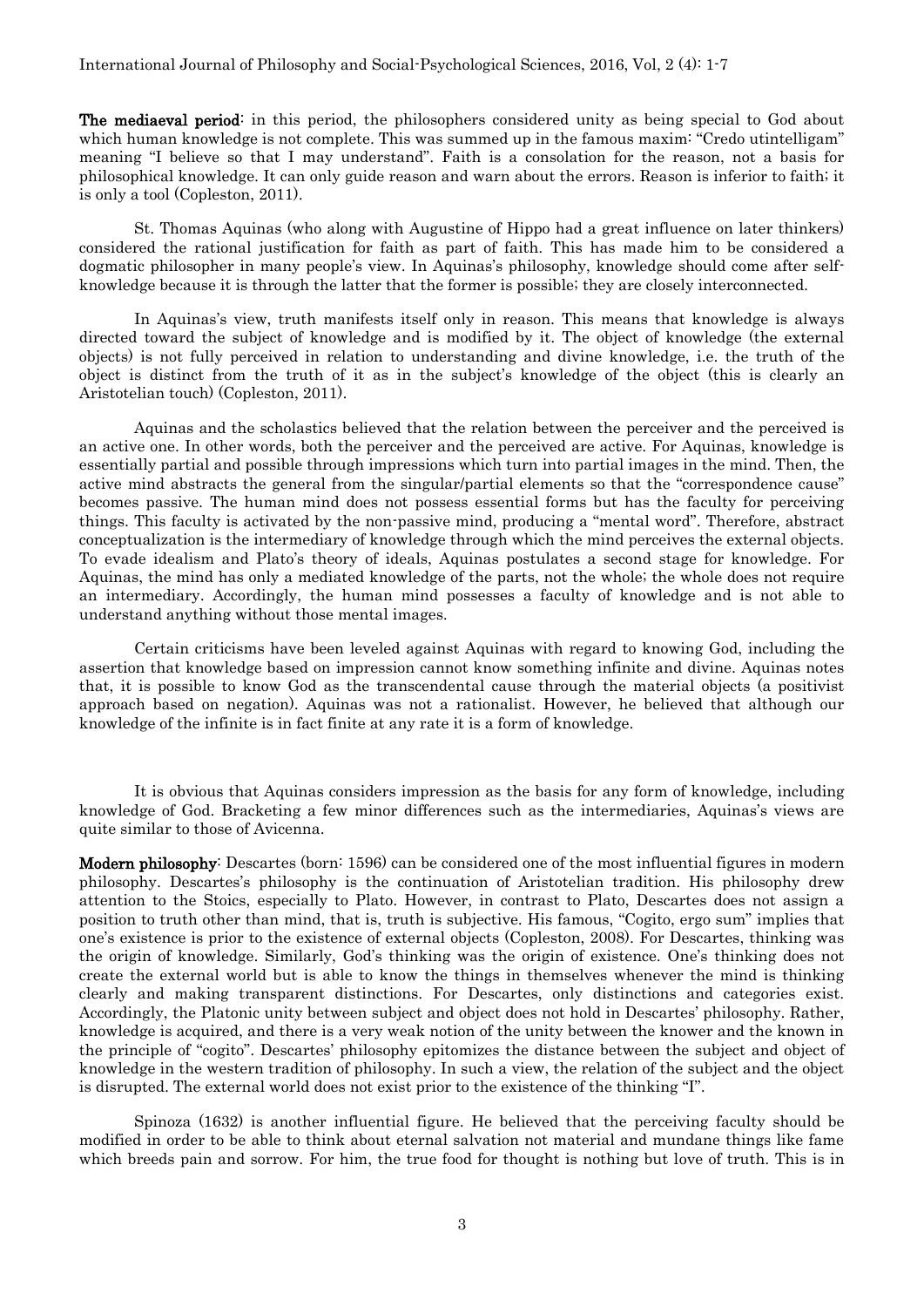#### International Journal of Philosophy and Social-Psychological Sciences, 2016, Vol, 2 (4): 1-7

fact the ultimate good, i.e. knowledge about the unity of the soul and the nature (pantheism). According to this view, one's knowledge can lead to awareness of the will (Will Durant, 1978).

Spinoza divides knowledge into relation of ideas, matters of fact, direct deduction and most importantly, intuition about the substances/essence (Copleston, 2008). While the second and the third type of knowledge are similar to Aristotle and Avicenna's views, the fourth type is similar to ideas of Suhrawardi, Mulla Sadra and other mystics.

Another important figure in this period is Leibnitz (1646). Like Aristotle and Descartes, he believed in substance (any object has an essence distinct from its properties). For Leibnitz, there are external impression and perceptions which bring about experience while each person has other perceptions as well. In perception, any object is extended into the essence of another object, leading to the emergence of a perception in themselves (Copleston, 2008).

Kant (1804) discussed empirical knowledge and notes that the perceived objects appear within the framework of the two categories of time and space. Kant list twelve categories as the necessary categories of perception among which causality is especially important. For him,

metaphysics is non-empirical and knowledge about thing-in-themselves is impossible (Copleston, 2008).

Kant has been an influential figure in the philosophy of science. Reason epitomizes itself in Kant. For Kant, in contrast to Plato, our knowledge about the world is empirical. One could argue that for Kant it is human reason which organizes the world (the distance between the subject and object, in opposition to the mediaeval philosophy), neither the empiricists who claim to perceive everything by the senses nor the rationalists which consider knowledge as the product of essential assumptions. Kant's theory is referred as transcendental metaphysics.

In Kant's view, science is valuable to the extent that it is a tool for knowledge. Otherwise, knowledge is impossible without science. Kant relates metaphysics to the fundamentals of science and believes that empirical science studies concepts whose aim must be establishing relations with the world (Motahari, 2014).

Hegel (1771) talks about the transformation of the categories into objective realities, independent of the mind. Hegel's arguments are similar to Plato's arguments with regard to the world of ideas. For Hegel, despite the distinctions between the mind and the objective reality they are the same, that is, they become one/absolute whole in one historical moment, which is referred to as absolute knowledge (Will Durant, 1978).

Contemporary philosophy: Hegel has been welcomed in contemporary philosophy on some ground and rejected on others. The emergence of Marxism and pragmatism testify to this fact. On of the most influential contemporary philosophers was Heidegger (death: 1976) who believed in immediate or presentialknowledge which is of course quite different from the notion of presential knowledge in Islamic philosophy. For Heidegger, the true philosopher is someone who thinks about Dasein; thinking is at best reminiscence of wisdom in the past (Soleymani, 2010).

#### The Theory of knowledge in Islamic philosophy:

We believe that the theory of knowledge in Islamic philosophy can solve most of the aporias in the western theory of knowledge. In Islamic philosophy, three concepts are distinguished in a theory of knowledge:

First, primary intelligibles/rational reals, which are perceived through the senses, for example, the form of things.

Second, secondary logical intelligibles: when a thing is perceived by the mind it acquires certain categories which are independent from the external world. For example, the principle of universality which is purely a mental phenomenon.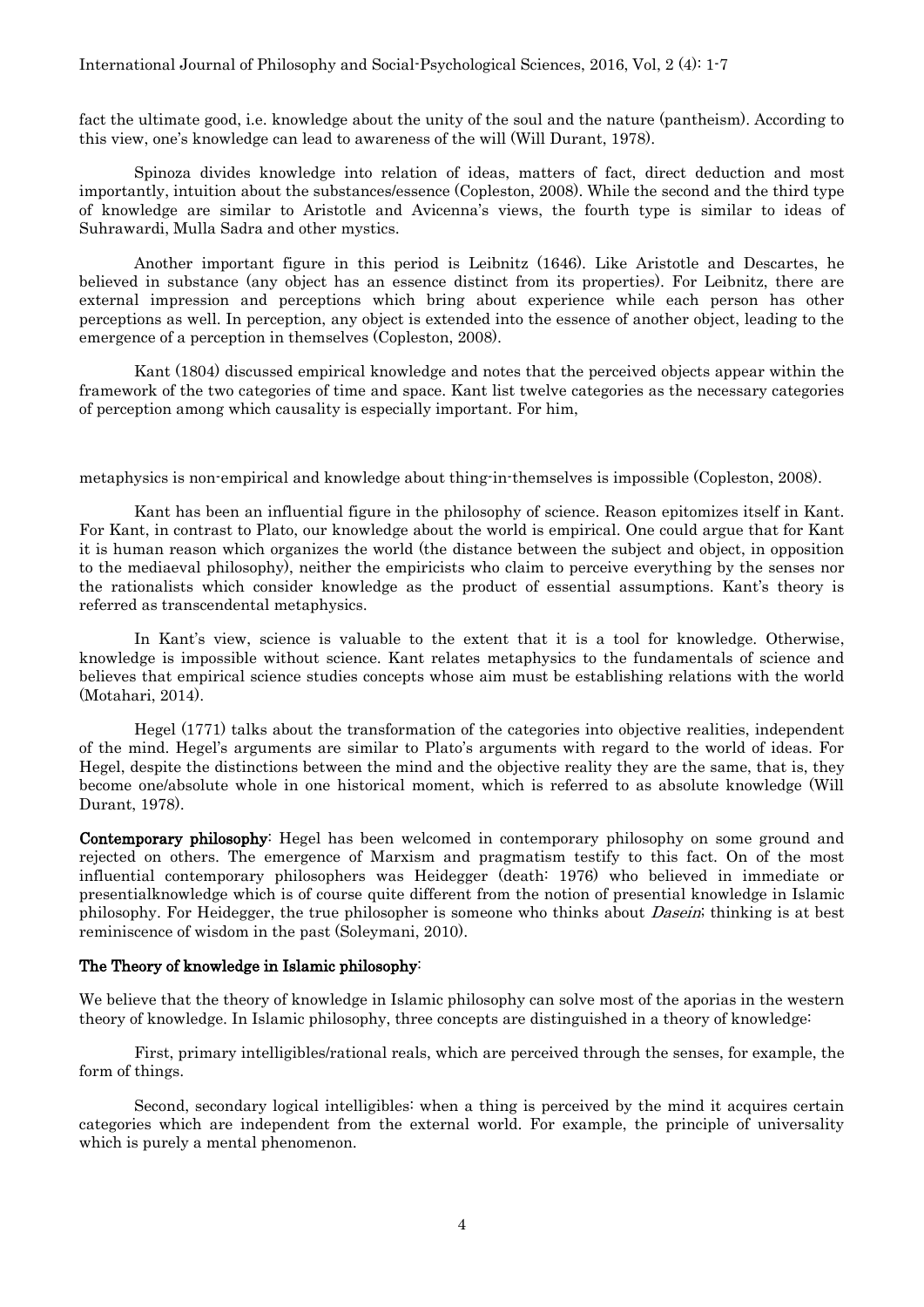Third: secondary philosophical intelligibles (or relational things) which represent the mind, are not taken from the external world, but represent the external world. This is a puzzle for knowledge, e.g. necessity, possibility and impossibility (Motahari. 1990).

The Islamic philosophers can be divided into two groups in terms of their views about knowledge: rationalists like Al-Farabi and Avicenna and mystics like Suhrawardi and Mulla Sadra. The latter were people of faith who tried to rationalize faith with the tool of reason, i.e. logocentric philosophy (MohammadiReyshahri, 1990).

Al-Farabi: Similar to Aristotle, For Al-Farabi, knowledge must be based on certainty. Al-Farabi integrated logics with Islamic principles. However, he does not approve of logicians and rhetoricians' approach to knowledge and notes that truth cannot be achieved by analogy. In his idea, the measure of any truth is the knowledge of the almighty God, angels, Holy book and teachings of the prophets. For him knowledge is the imagination of the intuitive self. The object of knowledge for Al-Farabi is the substance/essence of the thing whose knowledge is imprinted in one's being. Accordingly, there are two ways for gaining knowledge: human acquisition of knowledge and revelation. Knowledge is possible through both of these, to wit, external education, and internal acquisition (thinking). The self is potentially knowledgeable. This potentiality is realized by the help of the angels.

Al-Farabi believed in the theory of intuition. In his view, knowledge is gained through the senses. He notes that the perception of the universals is similar to the perception of the singulars/particulars. However, he believes that the senses are only able to perceive the appearances and the particulars not the underlying truth of things because understanding the truth of things is beyond the ken of human understanding.

Accordingly, the stages for gaining knowledge requires that there should be imagination as intermediary between reason and impression. Despite this the forms are abstract in the mind. Experience is not enough for all forms of knowledge. Our knowledge is either analytic or synthetic, that is, either proved by observation and deduction or through direct speculation (Motahari, 1990).

Avicenna: He divides knowledge into accidental and essential, both of which being contingent on the human essence.

With regard to the necessary sublime knowledge he believes in the unity of knowledge and God because according to monotheistic philosophy, the properties are the same with the essence. For him, human knowledge is passive while God's knowledge is active. God's knowledge is considered to be creative and based on free will. In this view, God is taken to be the origin of abstracts and concretes whose knowledge is both universal and particular. God's

essence is the same with His existence in whom the rational and the real are united, but not in the form of contingencies (Fakhuri, 1988).

However, a human being needs in addition to imagination, free will and a faculty of zeal/enthusiasm which could function as the energy behind the sensory motor and body members, and after which the external tools are moved. So that there is motion in the external matter and something new is created. Therefore, pure imagination is not the representative of power of the will. He believes that knowledge is first gained through impressions and then becomes imaginal and rational through the process of abstraction. In short, Avicenna assumes that the source of knowledge and understanding is the impressions. In contrast to the philosophy of Suhrawardi and Mulla Sadra, he does not believe that knowledge is and essential order of one's being.

Suhrawardi: In Suhrawardi's Illuminationist philosophy, essence is primary and existence is the possibility of relational objects. His views are similar to existentialist philosophers' views. In his view, citing Surat: Noor (35), God is the light of all lights from whose source all other things are illuminated.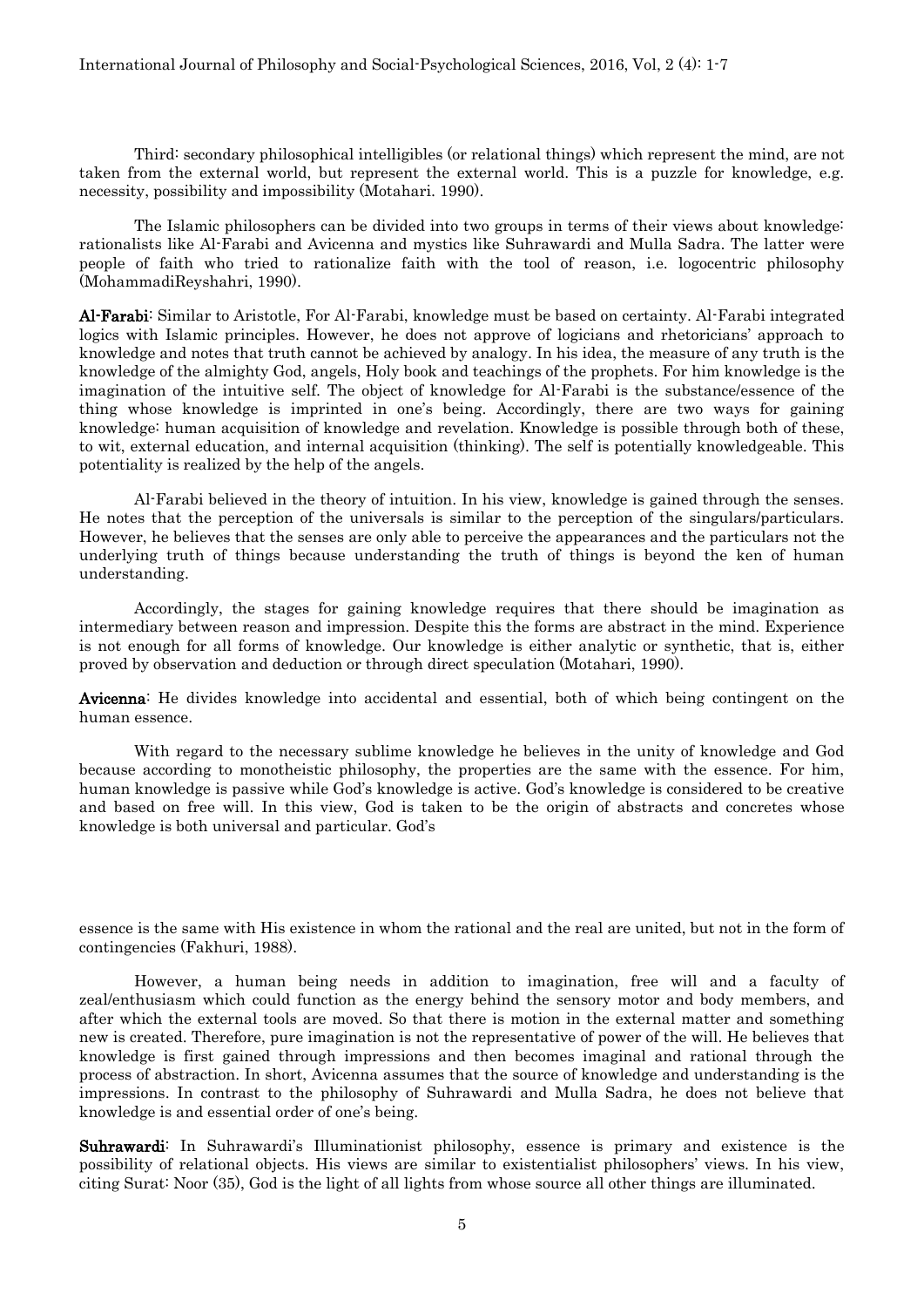With regard to non-arbitrary nature of sublime he notes that being and light are the same. Unlike Avicenna who believed that the non-arbitrary sublime knowledge is active, Suhrawardi relates the nonarbitrary sublime knowledge to the creatures through intermediary forms and acquisition, thus, emphasizing the independent nature of the existence of objective realities, not needing intermediate forms. In his view, the ultimate causality of God is based on sense of satisfaction and notes that God's knowledge of His own actions is the same with the actions themselves (Motahari, 1990).

It is clear that Suhrawardi's ideas are oriented toward mysticism and pantheism. He has expressed his ideas through argumentation as well as parables and mysteries.

Mulla Sadra: His transcendental metaphysics is a combination of the Illuminationist philosophy, mysticism, rhetoric and the peripatetic philosophy. In Mulla Sadra's view, existence is a unified truth which begins from God and reaches to the first cause (prime motion). The difference among the creatures is because of their relation to this existence. When someone thinks about the existents the substances appear in his mind. However, outside one's mind there is existence. He considers God as the necessary and non-relational essence (similar to other Islamic philosophers) and notes that the other creatures are manifestations of the light of God, and are related to Him. The existence of God is the same with knowledge and His knowledge is the same with His essence. That is, the existence of everything depends on God. The existence of all creatures is a shadow of the existence of God.

However, unlike other Islamic philosophers, Mulla Sadra does not equate knowledge and existence, as is the case with God. In contrast to Avicenna, he does not believe in the unity of the rational and the real, although this difference can be simply explained.

For Mulla Sadra, knowledge is the "perfection of existence" which is superior to unity all rational meaning can be found in the things, vegetables and animals. That is, he comes to believe in the vegetative, animal and abstract (spiritual) life (MohammadiReyshahri, 1990).

Accordingly, knowledge is the product of the perfection of the essence of the self and thus is not something to be acquired. While thinking, a human being is united with the abstract reals and the active reason and finally becomes abstract himself. This means that as Avicenna said the impression does not enter the mind, rather, the mind takes a shape in relation and proportionate to it. Then, an especial form is made in imagination while in the realm of reason a especial rational form is made which is superior to all. In other words, imaginary and mental images are the prerequisite for rational forms (Motahari, 2014).

#### Conclusion:

The following can be concluded from the above discussion:

- Our impressions cannot be considered as the only source for knowledge and understanding. Islamic philosophers, or more generally, theologian-philosophers, differ from other philosophers in that they look at things from a religious and spiritual perspective, i.e. their philosophies are influenced by religion. However, in western philosophy, those views which emphasize sensory perception and empiricism have taken the center stage. Despite this, the issue of the theory of knowledge remains an open-ended question in the western philosophy.
- There are certain similarities between the views of those western philosophers who have religious orientations and look at things from a religious perspective and the views of Islamic philosophers. In this essay, the similarities with regard to the theory of knowledge have been illustrated.
- Some of the similarities between the views of the philosophers discussed in this essay include: intuition, presential knowledge, belief in substance, and the dependency of the subject (mind) on the object (external world). However, contemporary philosophy, given its humanistic bend, assumes that it is the subject who gives form and meaning to the external objects, i.e. only those